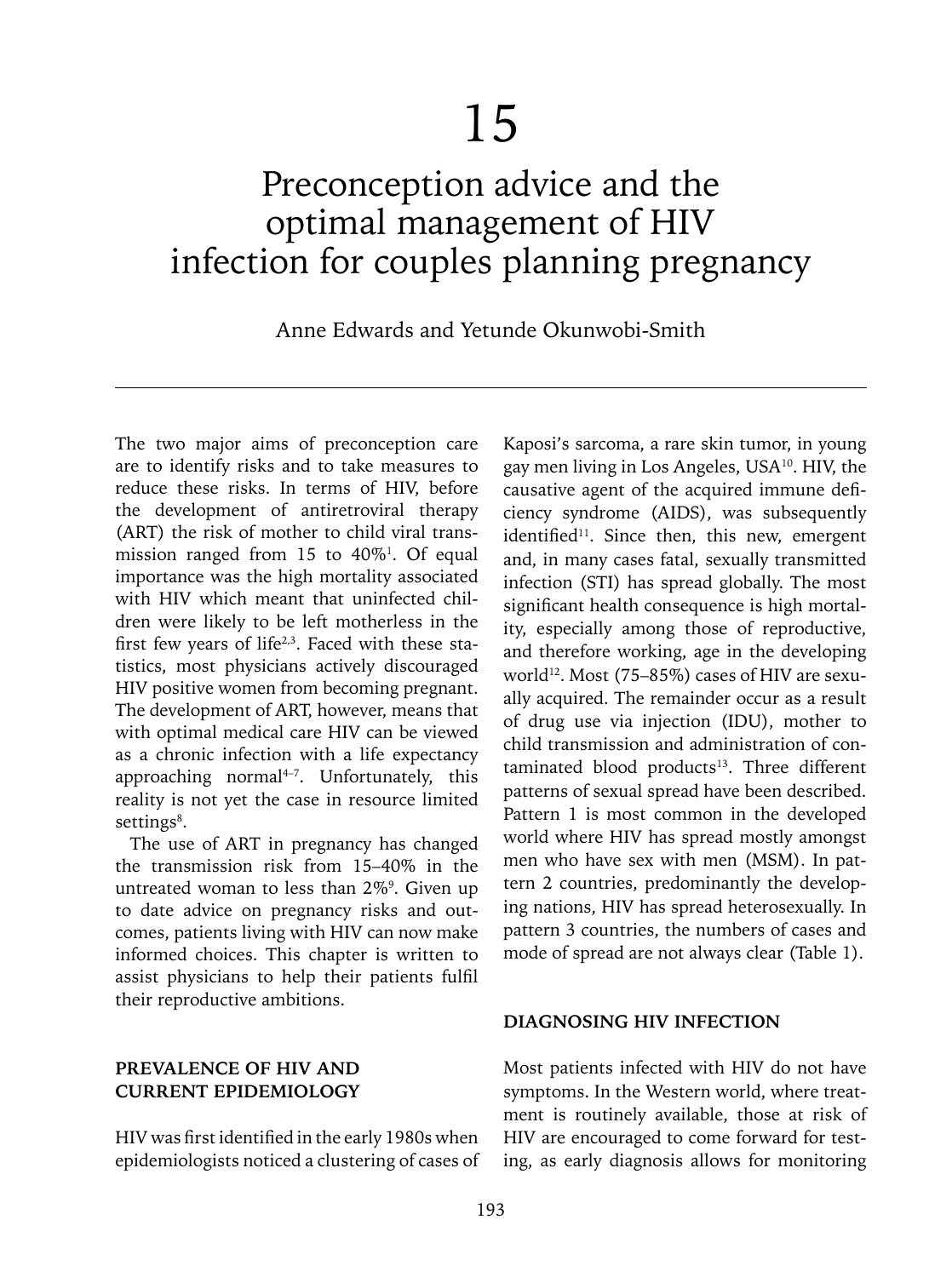of immune status, and treatment interventions can be timed so that patients may derive the greatest therapeutic benefit. Despite these policies, new diagnoses are still made late in about 42% of African patients residing in the UK. This pattern is likely to be similar to that found in other countries to which native born Africans have emigrated<sup>14,15</sup>.

A sexual history and HIV risk assessment is recommended as a routine part of the evaluation of any couple presenting for preconceptional care. Clinicians providing care should be fully aware of the risk factors for HIV, able to undertake a basic HIV risk assessment and feel comfortable explaining the advantages to individuals of knowing their HIV status.

Many Western countries offer HIV testing as part of routine antenatal care<sup>16,17</sup>, thus allowing many women to be diagnosed in the early stages of pregnancy. In addition, it is routine in many countries to screen patients requesting treatment for infertility for HIV, again allowing some women to be identified by this route at this time. Unfortunately, neither of these settings is ideal, and in almost all so-called 'unexpected diagnoses' clear risk factors can be identified. An appropriate risk assessment at the preconceptional stage avoids this unsatisfactory situation (Table 2).

After obtaining an adequate sexual history and HIV risk assessment, patients can be encouraged to undergo a full sexual health screen, as the presence of undiagnosed and

**Table 1** Risk groups for HIV infection

| Risk factor                                                                         |
|-------------------------------------------------------------------------------------|
| Men who have sex with men (MSM)*                                                    |
| Country of origin - developing countries<br>such as Africa, Asia, India, Caribbean* |
| Injecting drug use <sup>*</sup>                                                     |
| Contaminated blood products either                                                  |
| before blood screening or where this                                                |
| is not routinely undertaken*                                                        |
| *Or sexual contact with someone in this risk group                                  |

\*Or sexual contact with someone in this risk group

often asymptomatic STI may affect fertility, pregnancy and the new born child. In this regard, it is especially important to remember that ulcerative and non-ulcerative STI increase the risk of acquisition as well as transmission of HIV. It is for this reason that both partners should be advised to have a STI screen before pregnancy to ensure they are in the best possible sexual health.

#### **GENERAL REPRODUCTIVE HEALTH IN HIV POSITIVE PATIENTS**

Despite all recent advances in treatment, making a diagnosis of HIV is devastating to the patient. Most newly diagnosed women are in the reproductive age range, and some will already have had children whilst others hope for them in the future<sup>18</sup>. Figures 1 and 2 demonstrate the increasing burden of HIV/AIDS in the female population, especially in sub-Saharan Africa.

Because many patients still believe that a diagnosis of HIV infection is at worst a death sentence and at best will mean that they can no longer expect a normal family life, the implications for the individual and her partner(s)

**Table 2** Essentials of sexual history taking and HIV risk assessment

| Sexual history*                                    |
|----------------------------------------------------|
| Partner 1 – timing of last sexual intercourse,     |
| with whom and from what country                    |
| Use of condoms on this occasion                    |
| or during the relationship                         |
| Duration of the relationship                       |
| Partner 2 – timing of past sexual intercourse,     |
| with whom and from what country                    |
| Use of condoms on this occasion                    |
| or during the relationship                         |
| Duration of the relationship                       |
| *History usually repeated to cover any partners in |

the preceding 6–12 months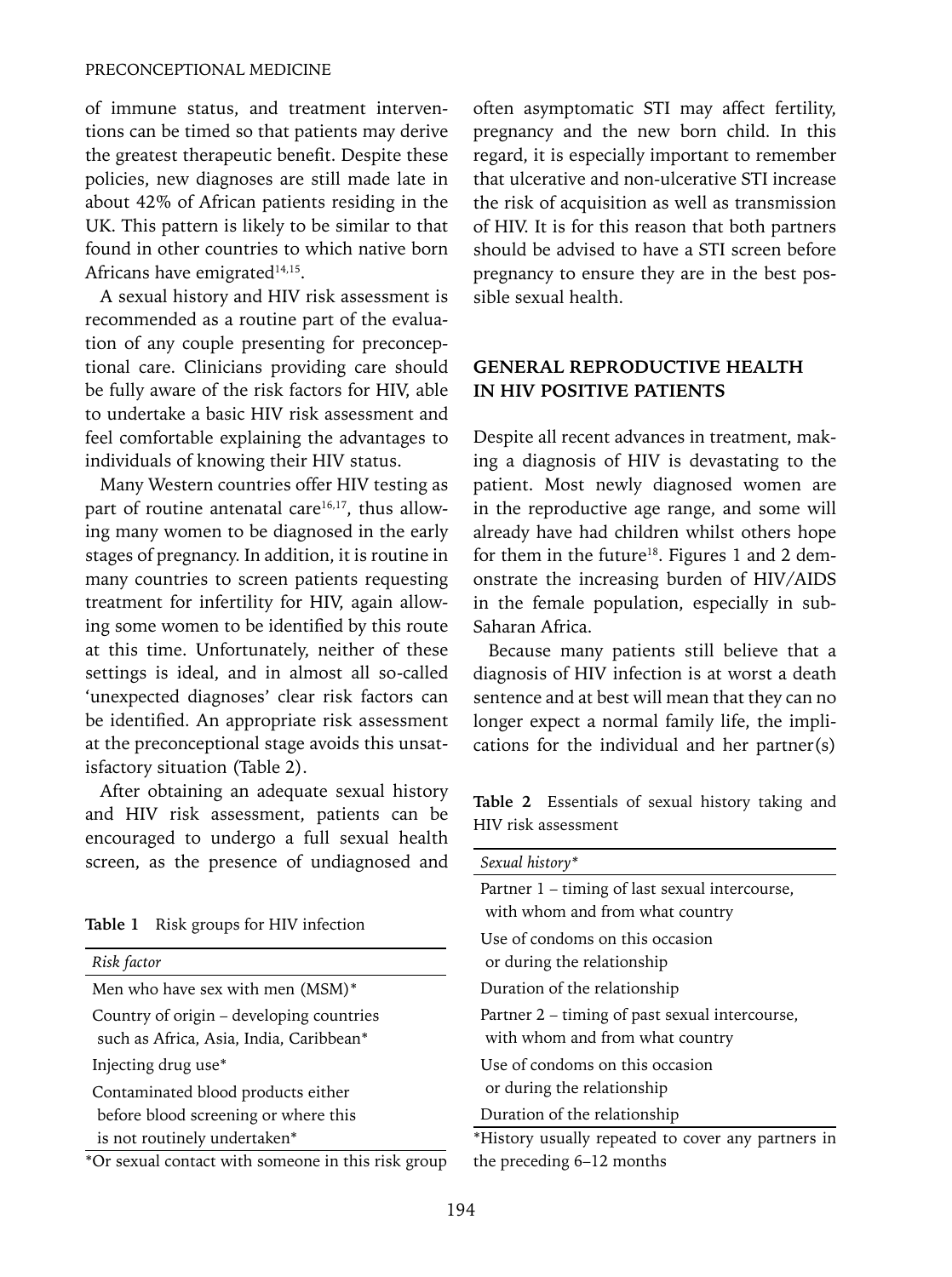*Preconception advice and the optimal management of HIV infection for couples planning pregnancy*



**Figure 1** Estimate of percentage of adults (15–49 years) living with HIV/AIDS who were female in 2001 and 2003. (Reproduced with permission from UNAIDS/UNFPA/UNIFEM, 200419)



**Figure 2** Estmated number of adult (15–49 years) women and men living with HIV/AIDS in sub-Saharan Africa (1985–2003). (Reproduced with permission from UNAIDS/WHO, 2004<sup>20</sup>)

and future partners should be a routine part of early discussions. Contact tracing and the testing of current and previous sexual partners should be addressed soon after initial diagnosis. For women of reproductive age, however, such discussions should focus on prevention of onward viral transmission as

well as effective contraception. For the newly diagnosed male, the status of their partner(s) and the risk of onward transmission are usually paramount. Figure 3 illustrates estimations of HIV infectivity via different routes of possible transmission. The male condom remains the most effective method of reducing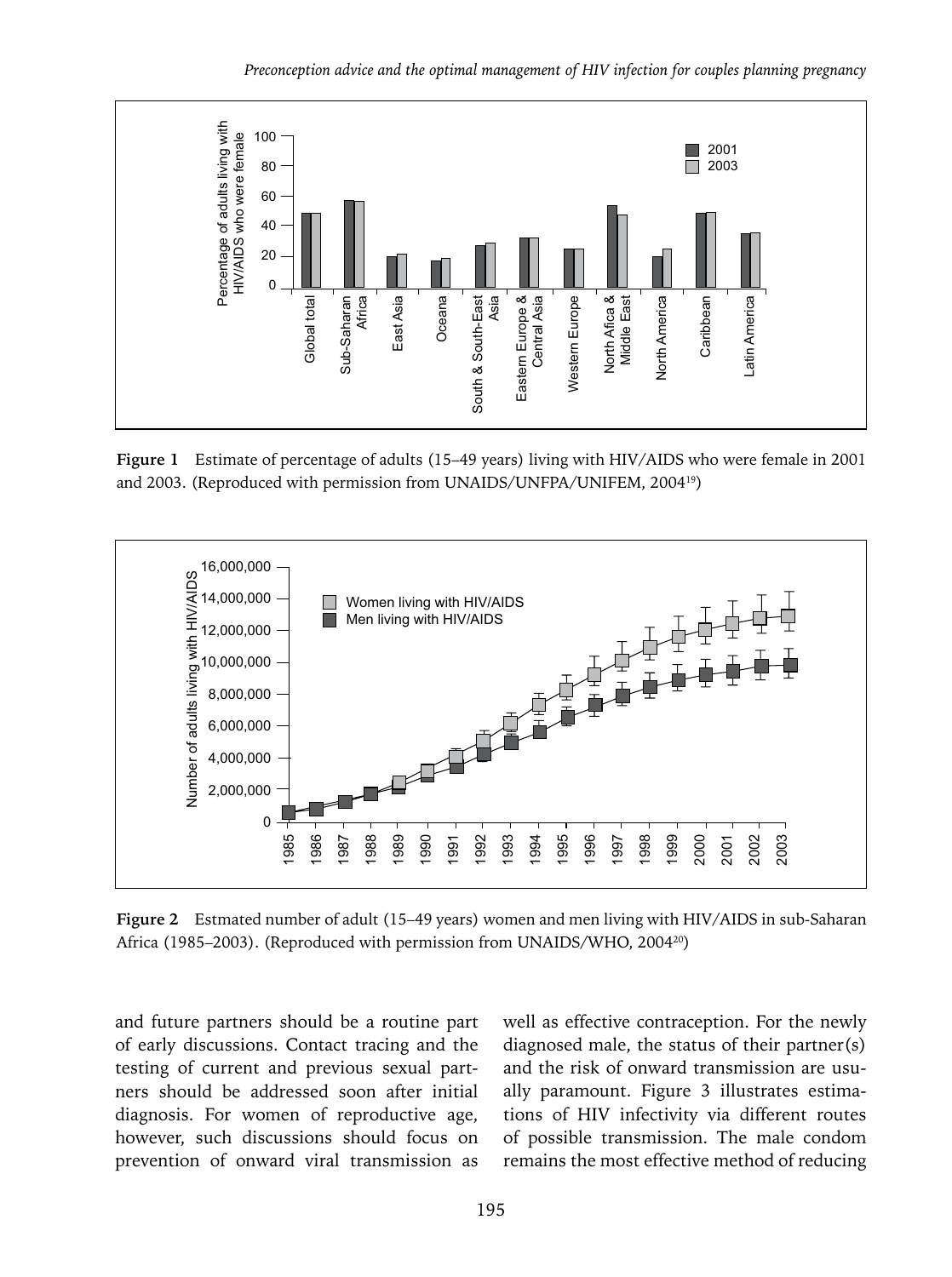

Figure 3 Probability of HIV transmission via different routes. Per contact probability of HIV transmission. The infectivity ranges for sexual contact are derived from a comprehensive review of the literature (lower and upper bounds are from modeling per contact transmission in different study populations with different modeling techniques). Each infectivity estimate for the other routes of infection originates from one representative study. The routes of infection are as follows: sexual intercourse, with  $\int_{0}^{\infty}$  indicating female-to-male transmission,  $\sigma^2$  indicating male-to-female transmission, and  $\sigma^2$  indicating male-tomale transmission; needle stick; needle sharing; transmission from mother to infant with and without perinatal zidovudine treatment; and transfusion. (Reproduced with permission from Royce RA, Sena A, Cates W Jr, Cohen MS. Current concepts: sexual transmission of HIV. *N Engl J Med* 1997;336:1072–8<sup>21</sup>. Copyright 1997: Massachusetts Medical Society. All rights reserved)

virus transmission. For the prevention of an unplanned pregnancy, additional contraceptives methods may be advised.

#### **FERTILITY AND CONTRACEPTION IN THE HIV POSITIVE FEMALE**

#### **Contraception**

Information about effective contraception is critical for both pre- and post-pregnancy planning. Women should be encouraged to make informed choices regarding contraception and should be given all the information necessary to do so. Most contraceptive methods are safe and effective in HIV positive women who are not taking ART. For those who are on ART, only certain forms of contraception are regarded as effective and patients should be duly informed<sup>22-24</sup>. The use of condoms should be encouraged in addition to other forms of effective contraception for three separate but *related* reasons pertaining to the reduction of: (1) acquiring other STI; (2) transmission of HIV in discordant couples; and (3) possible superinfection in concordant couples. This form of dual protection is often termed 'doubling up'1 . Table 3 provides a summary of contraceptive choices and their likely efficacy based on guidance from the UK Faculty of Sexual and Reproductive Healthcare.

When a method of contraception fails or unprotected intercourse has occurred, emergency contraception can reduce the risk of an unplanned pregnancy. Women who are not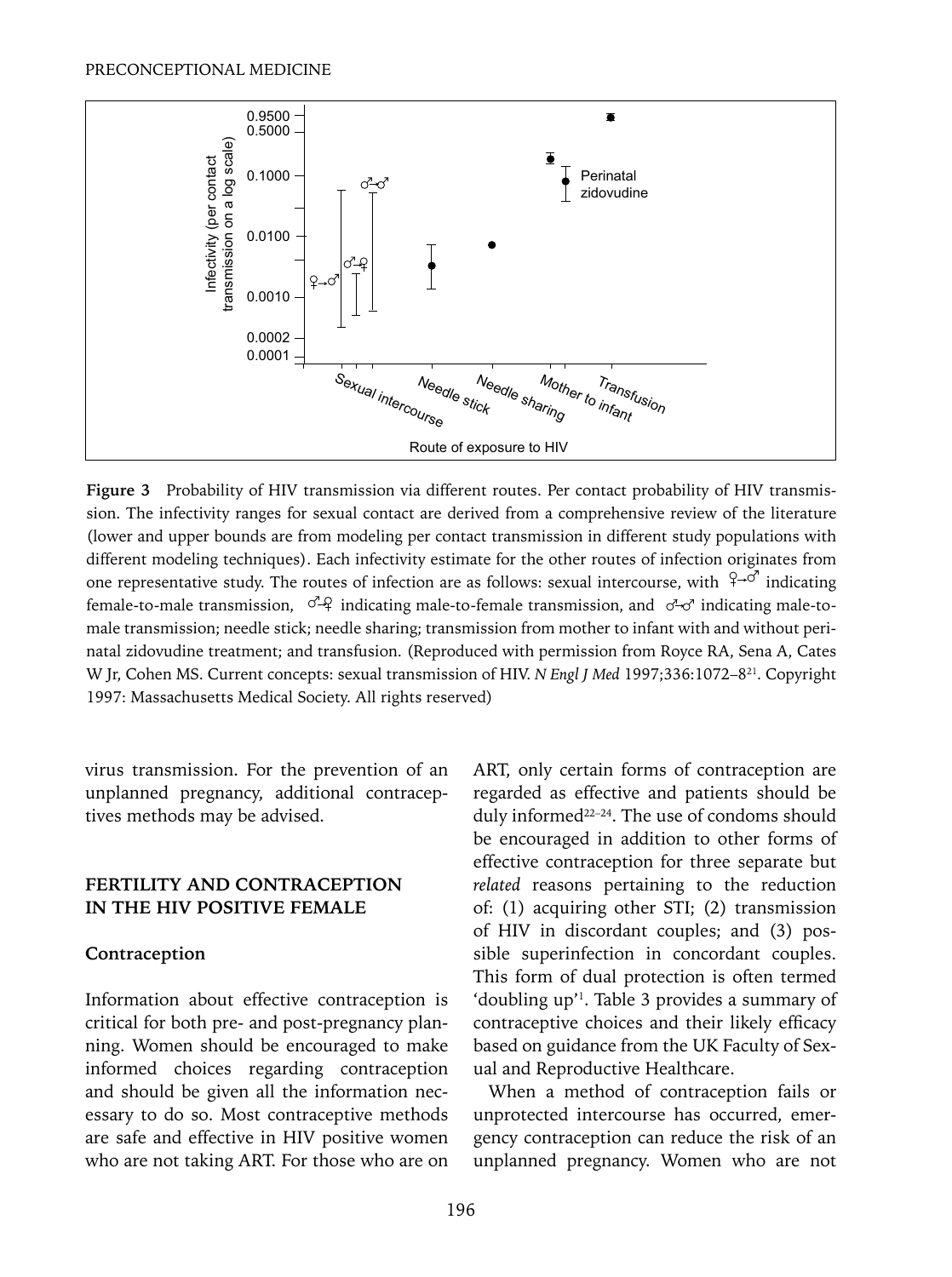| Contraception type                  | HIV positive no antiretrovirals | HIV positive on antiretrovirals |
|-------------------------------------|---------------------------------|---------------------------------|
| Combined oral contraceptive pill    |                                 | $2^*$                           |
| Combined contraceptive patch        |                                 | $2^*$                           |
| Progesterone-only pill              |                                 | $2^*$                           |
| Long-acting injectable progestogens |                                 |                                 |
| Progestogen-only subdermal implants |                                 | $2^*$                           |
| Levonorgestrel intrauterine system  | 2.                              |                                 |
| Copper intrauterine devices         | 2.                              | 2.                              |
| Diaphragm and caps                  | $3**$                           | $3**$                           |
| Condoms                             |                                 |                                 |

**Table 3** Summary of UK medical eligibility criteria for contraceptive use (UKMEC)

UKMEC category: 1, no restriction for use of the method; 2, advantages of using the method generally outweigh the theoretical or proven risks; 3, the theoretical or proven risks generally outweigh the advantages of using the method; 4, an unacceptable health risk if the contraceptive method is used.

\*Some antiretrovirals cause a reduction in bioavailability by inducing liver enzymes. Additional use of condoms strongly encouraged.

\*\*Potentially permits transmission of virus

on ART may be offered the progestogen only emergency contraception – levonorgestrel 1.5mg single dose, for use within 72 hours of sexual intercourse. An alternative is the insertion of a copper intrauterine contraceptive device (IUCD) within 5 days. For women using ART, an emergency IUCD is the preferred option, as this contraceptive method is unaffected by HIV medication. Should the woman be reluctant to use this method, then a double dose of levonorgestrel should be given as soon as possible and within 72 hours; however, use in this manner is outside the product licence.

#### **Fertility**

No hard evidence exists to show that women with HIV infection are less fertile than other women. Similarly, asymptomatic women with HIV infection do not experience disorders of menstrual function and ovulation any more frequently than HIV negative women<sup>25,26</sup>.

#### **Health before conception**

General health should be optimized before conception, because 'early prenatal' care may well be too late for meaningful intervention, and HIV positive women are no exception. Preconception is an opportunity to address risk factors which might result in an adverse outcome for the baby or mother and to discuss possible interventions. Areas that require special attention in HIV positive women, depending on their risk factors for HIV, include diet and weight, alcohol, recreational drug consumption and psychological factors.

#### **Healthy eating and weight management (see Chapters 22 and 30)**

Whereas all patients should be encouraged to eat a healthy balanced diet and to exercise regularly, important cultural differences are present in the manner in which HIV and weight are perceived. In the African population, for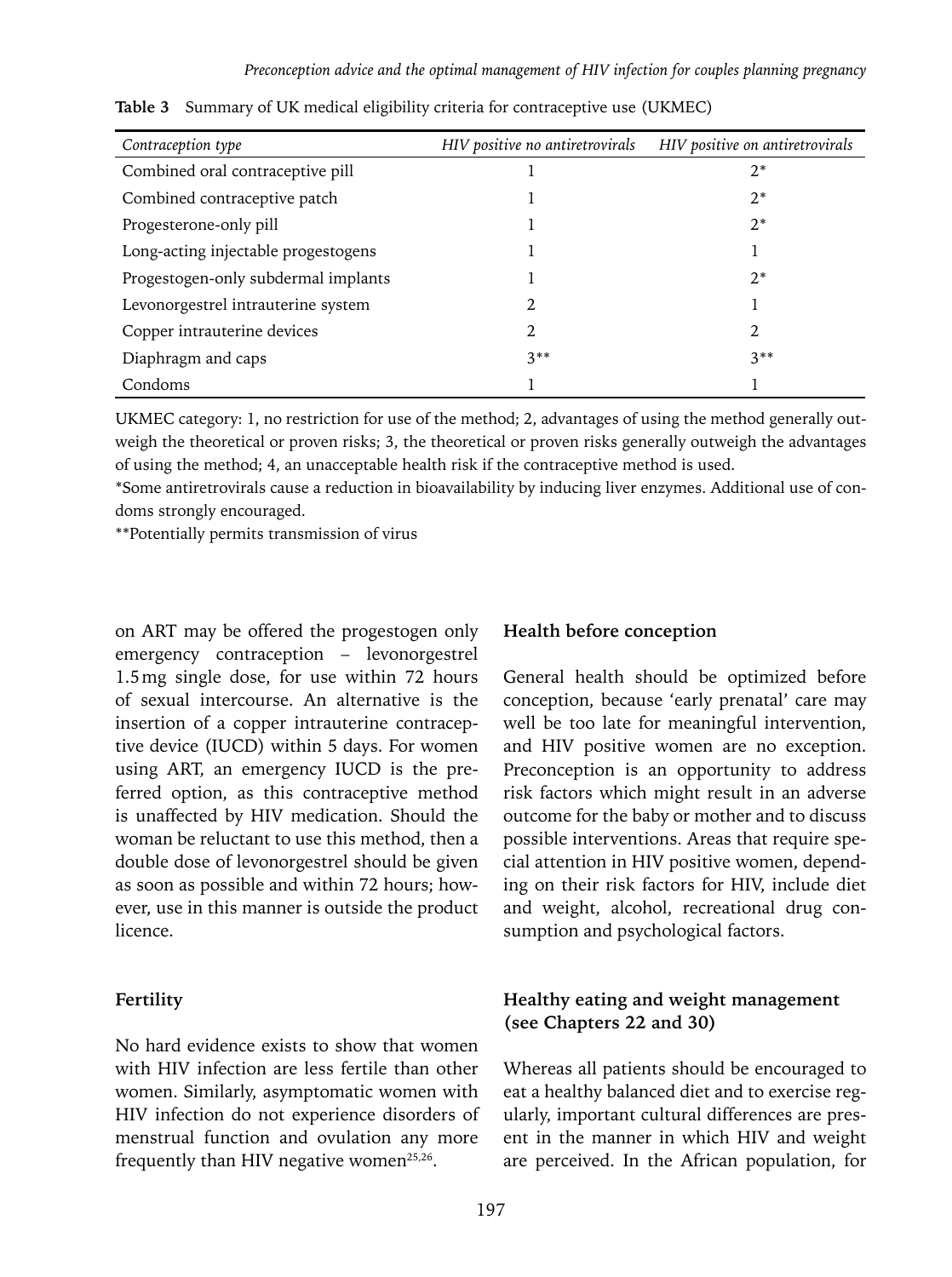example, obesity may be perceived to be a sign of good health, and against this background it may be hard to promote a Western style healthy diet and optimum weight. This difference becomes especially important in women before and during pregnancy.

Nevertheless, issues of weight, both over and under should be specifically addressed. The UK Confidential Enquiries into Maternal and Child Health 2007 (CEMACH) report demonstrated that obese pregnant women with a body mass index of more than 30 were far more likely to die than non-obese women $27$ . Under these circumstances, obese women should try to lose weight before conception wherever possible. Adverse outcomes associated with maternal obesity include increased rates of neural tube defects, preterm delivery, diabetes, cesarean sections, and hypertensive and thromboembolic disease<sup>28-31</sup>

#### **Alcohol and/or recreational drug abuse**

It is safest to abstain from alcohol entirely when planning pregnancy, as harm can occur early on even before a woman realises she is pregnant. The fetal alcohol syndrome and other alcohol related birth defects can be prevented if women refrain from alcohol consumption before conception. If a woman chooses not to abstain entirely from alcohol, then intake should be restricted to one unit daily<sup>32-34</sup>.

Certain areas of the world have experienced HIV epidemics entwined with rising rates of drug abuse<sup>35</sup>. IDU have the highest prevalence rates for HIV, but crack cocaine users and other substance abusers demonstrate substantially elevated rates of infection as well<sup>36</sup>. This is probably related to risky sexual activity while on drugs. The women in this subgroup are particularly vulnerable, as they are open to physical and sexual abuse. Preconceptional counseling provides an opportunity to deal with these issues.

#### **Immunization history**

Newly diagnosed HIV positive patients are usually investigated for previous exposure to infections such as cytomegalovirus and toxoplasmosis, both of which display latency and may reactivate in late stage, untreated HIV infection<sup>37</sup>. Newly diagnosed patients are also usually tested for hepatitis C (HCV) infection for which IDU and MSM are the most at risk. In women who may want to become pregnant, this point in time also provides an opportunity to check rubella and hepatitis B status and vaccinate if required. In women infected with hepatitis B, neonates can be protected at birth38–41.

#### **Safer sex**

The consistent and careful use of condoms is crucial for the reduction of HIV transmission and cannot be over emphasized. Risk of HIV transmission in women is particularly high during menstruation and in the presence of genital tract infections or lesions as mentioned above42.

## **Psychological well-being**

Women with HIV infection are at higher risk of depression than those without the condition. The clinical picture is complex and related in part to the premorbid personality, past history of mental health problems and risk factors for the acquisition of HIV. Depression can impact on compliance with medication and other important health interventions in a manner that is adverse to pregnancy outcome. Because of this, all HIV positive women should undergo a basic mental health assessment as part of preconceptional counseling and, if problems are identified, appropriate expert support can be sought $43$ .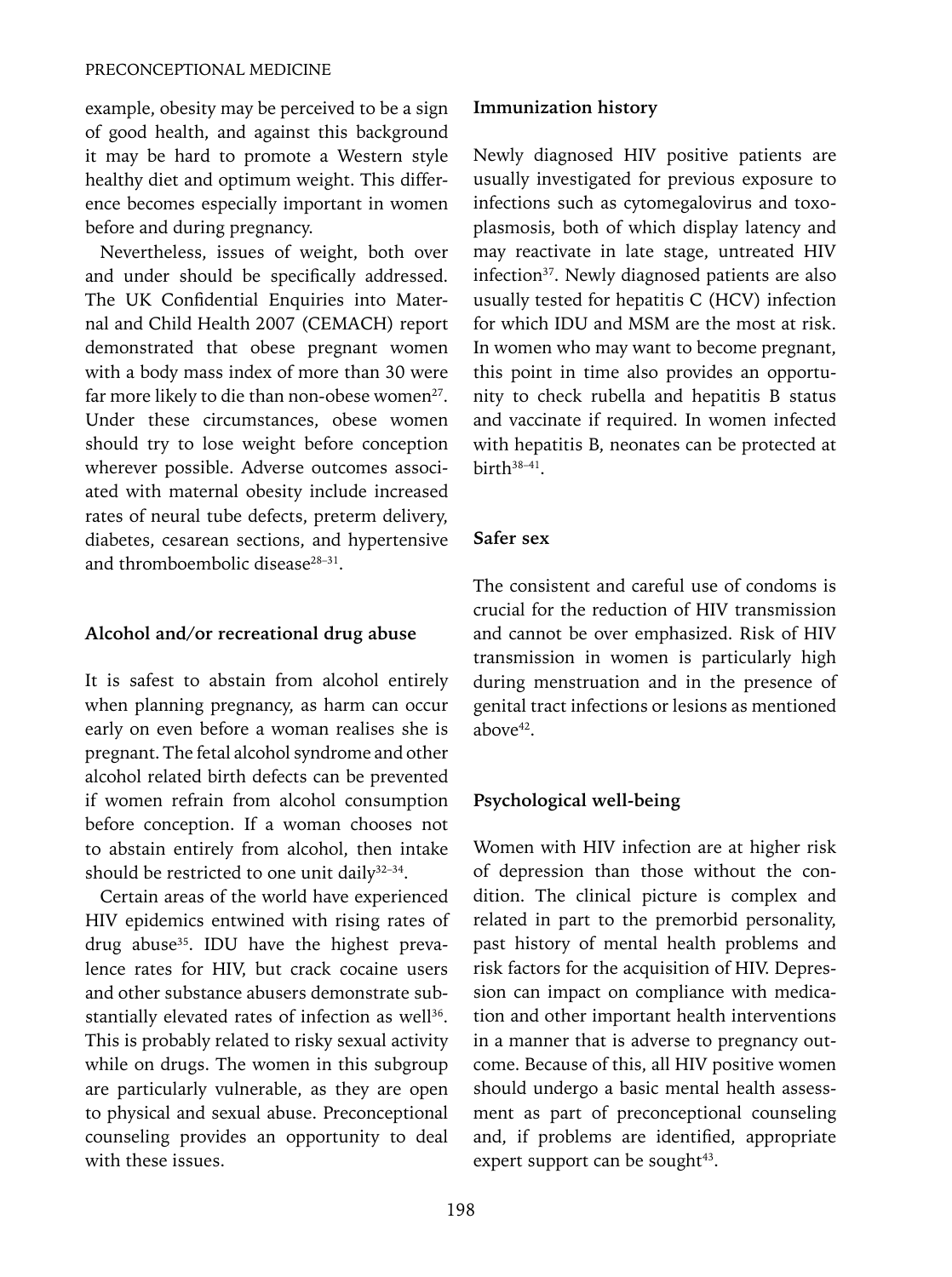#### **FERTILITY AND CONTRACEPTION IN HIV POSITIVE MEN**

## **Fertility**

Few data are available on the fertility of HIV infected men, although some studies have suggested that such individuals have a reduction in sperm quantity and quality $44,45$ ; however, this observation is not universal. Using WHO criteria<sup>46</sup>, provided the CD4 is greater than 200, others have demonstrated that HIV has little effect on sperm quality or production. On the other hand, men with advanced disease may have abnormal sperm production, and optimizing highly active ART (HAART) may benefit their fertility<sup>1</sup>. No published evidence suggests that specific ARTs affect male fertility.

# **Contraception**

For each act of unprotected intercourse during which the man is HIV positive, the risk of transmission to a negative partner is between 1 in 500 and 1 in 10004,47,48. However, the chance of transmission is cumulative with each act of unprotected intercourse. Therefore, the male condom has been of exceptional importance in the fight against HIV transmission and acquisition, accounting for a decrease in transmission risk by 80–90%49. Considering this circumstance alone and irrespective of any desire to avoid an unwanted pregnancy, the use of the condom should be encouraged to prevent the spread of HIV, superinfection (reinfection with a second strain of HIV after the first infection has been established in concordant couples) and co-infection with other STI.

This having been said, education in the proper use of condoms with water-based lubricants not containing nonoxynol-9, rather than oil-based lubricants is of paramount importance, as oil-based lubricants damage latex condoms and increase breakage rates. In contrast, the thickness of condoms does not appear to add any additional benefit with regards to protection $1,50$ .

## **PREGNANCY IN HIV POSITIVE WOMEN**

Pregnancy is not harmful to women with HIV infection and women should be informed of and reassured by this fact<sup>51-54</sup>. The effect of HIV on pregnancy outcome is discussed below.

# **Optimal timing of pregnancy**

This issue is related to two distinct points, the first being the timing of pregnancy in relation to female fertility and the second being timing in relation to HIV disease status. Patients with HIV infection are offered routine medical follow-up every 3–6 months in those countries where HIV is treated as a chronic and ongoing infection. Unfortunately, such care is not available worldwide. At these visits, the CD4 count (white cells targeted by HIV) and viral load (HIV viral load levels in plasma) are measured and general health reassessed. This information is then used to advise on the timing of ART. Broad indications for starting ART include:

- Symptomatic HIV infection regardless of CD4 count and HIV viral load
- CD4 counts below 350/mm3 (normal range 500–1000/mm3 )
- Patients with a high viral load (i.e. >30,000 copies/ml)<sup>55</sup>.

UK guidelines recommend starting ART in established HIV infection following two consecutive CD4 samples below 350/mm<sup>3</sup> without any obvious explanation for the fall<sup>56</sup>. The guidelines from the International AIDS Society, USA (IAS-USA) are along similar lines<sup>57</sup> as are WHO guidelines<sup>55</sup>.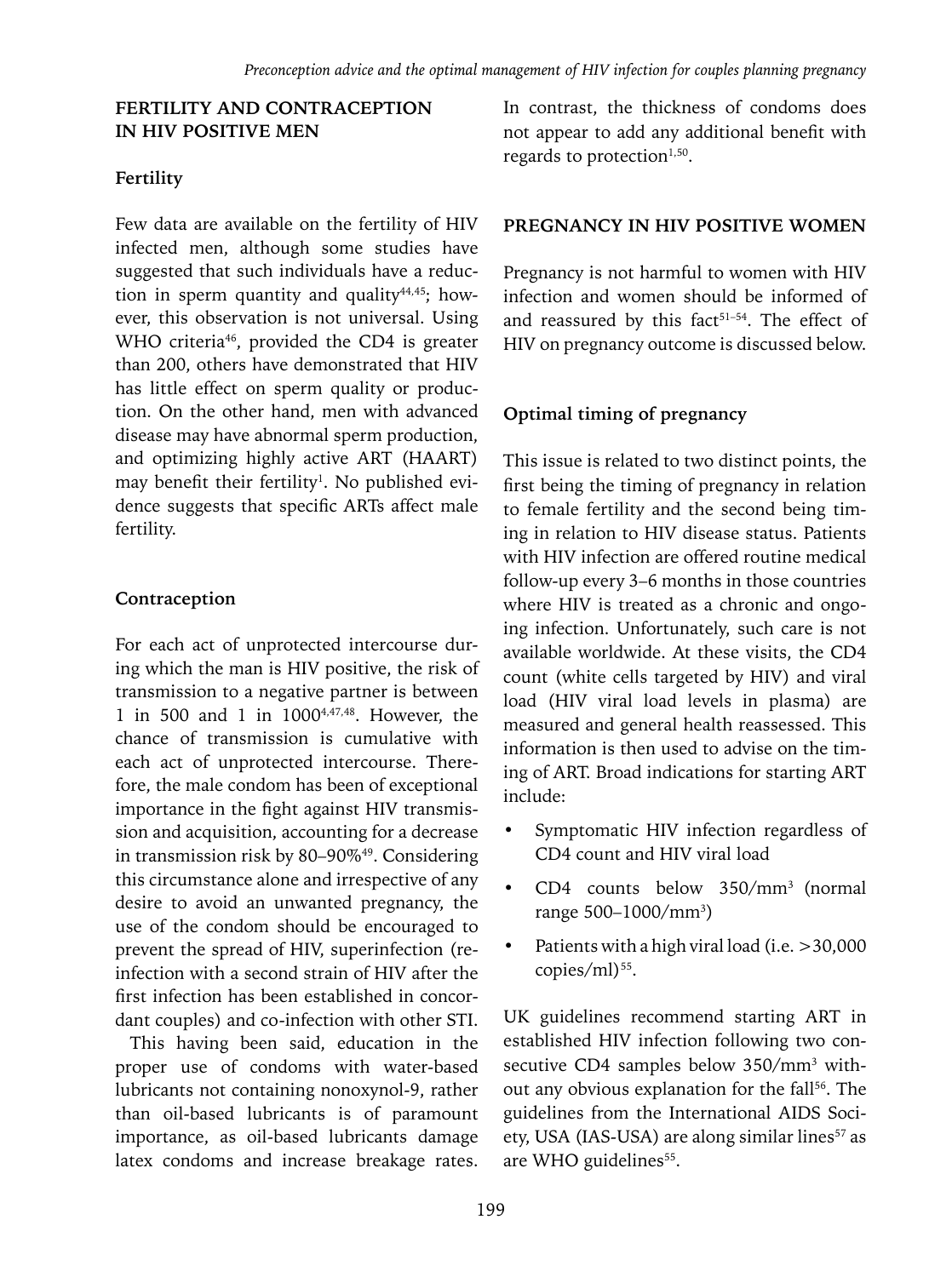#### **Antiretroviral choice**

A wide range of drugs are available for the treatment of HIV58. However, the selection of the appropriate agent is an increasingly complex science, and all HIV positive patients, especially those requiring treatment, should be managed by HIV specialists familiar with the complexities and side-effects of ART. If a woman needs to start treatment and there is a possibility of pregnancy in the future, this fact by itself will impact on the choice of drugs. The exact choice of medications is influenced by a number of issues including:

- 1. The CD4 count at initiation of therapy;
- 2. The baseline resistance profile, if resources are available to perform this test which is designed to detect the presence of virus which has developed resistance to available drug treatment;
- 3. The availability and cost of drugs especially in resource-limited settings.

Authoritative sources of further information include the British HIV Association guideline59, Perinatal HIV Guidelines Working group<sup>60</sup> and WHO Recommendations 2010<sup>61</sup>.

## **Antiretroviral therapy for maternal health**

Antiretroviral therapy should be started for the benefit of maternal health if advised by a HIV specialist. If this decision comes at a time when the woman is in the first trimester of pregnancy and yet to start HAART with a CD4 of more than 200 cells/mm3 , then the ART may be delayed until the end of the first trimester62.

## **HAART for prevention of mother to child transmission**

For women who do not require ART for their own well-being, it should be used to prevent vertical transmission which would be between 15 and 40% without ART3,63–65 and less than 2% with appropriate intervention. Because vertical transmission can occur at various stages in the peripartum period including delivery and during breastfeeding, these are the main areas where interventions are aimed. When ART is commenced in pregnancy solely to prevent vertical transmission it is termed short term antiretroviral therapy (START). When used in this context ART is stopped in the postpartum period. The optimal timing for initiating START should be before fetal viability, at around 24 weeks' gestation, with the aim of achieving an undetectable viral load (quantum of virus in plasma) before delivery, as this reduces transmission risk to  $2\%$ <sup>60</sup>. Women who have persistently low viral loads (<10,000 copies/ml) and require ART only for prevention of mother to child transmission (PMTCT) may opt for zidovudine (ZVD) monotherapy starting at a similar gestational age as described above. An elective cesarean section at 39 weeks' gestation is advocated in these situations. Women on ZDV have a lower incidence of preterm deliveries (PTD) compared to women on multiple antiretrovirals. Although prematurity has been associated with the use of an increasing number of antiretrovirals<sup>58</sup>, the huge benefits provided by these agents far outweigh the risk and they should not be withheld.

## **GETTING PREGNANT**

## **Concordant (both HIV positive) couples**

In concordant couples, a theoretical risk of HIV 'superinfection', i.e. transmission of different strains and/or types of HIV with different resistance profiles, is present if condoms are not used<sup>1</sup>. Patients should be made aware of this, counseled against unprotected intercourse and sperm washing advised when attempting to conceive<sup> $1,26$ </sup>. In situations where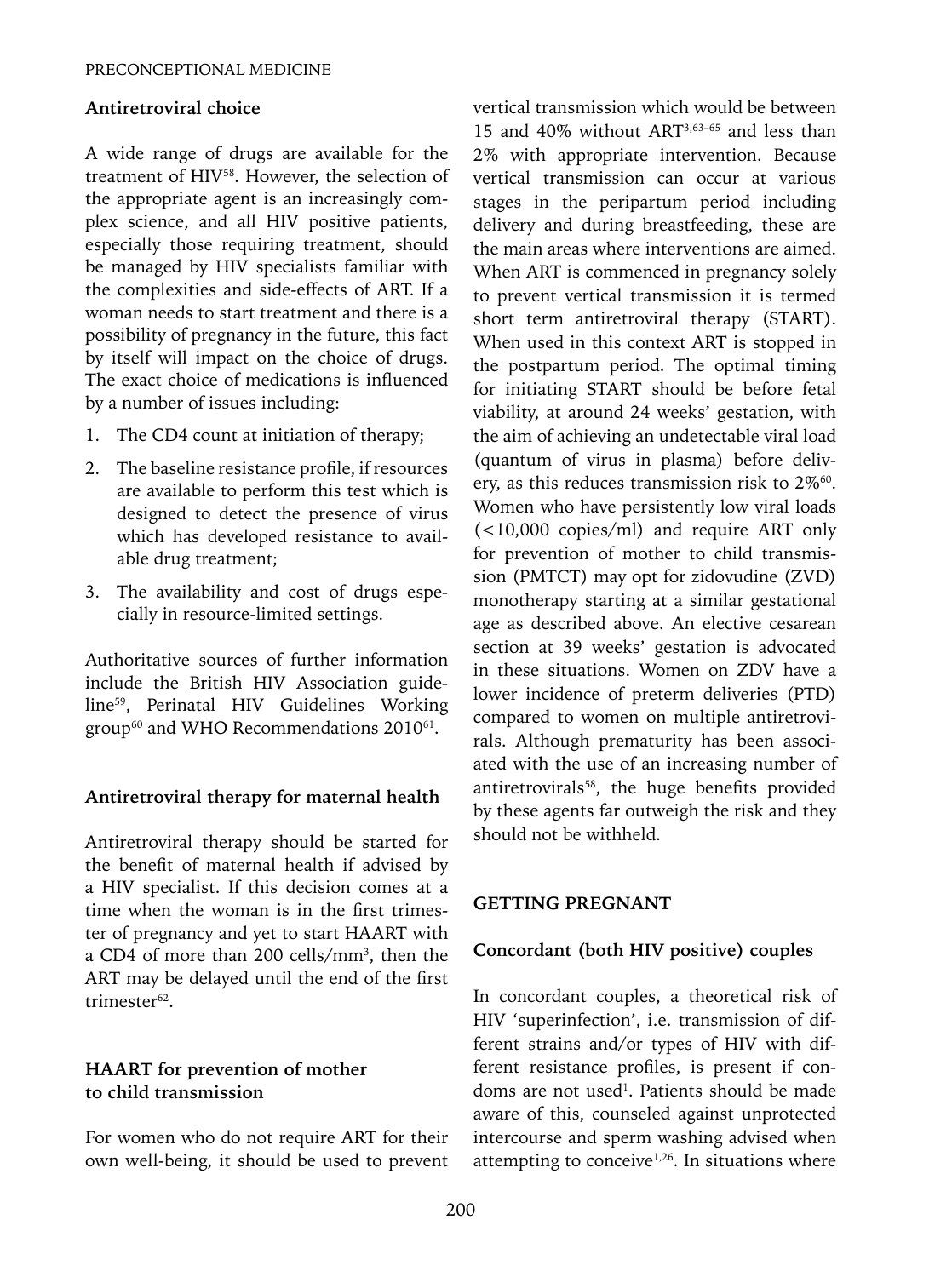this is neither affordable nor available and the couple decide to attempt pregnancy through unprotected intercourse it may be pragmatic to focus advice on the timing of unprotected intercourse during the fertile period. At all other times condoms should be used.

# **Discordant couples**

## *HIV positive female and HIV negative male*

The couple should be advised regarding the use of timed self insemination around the ovulation period. Intercourse should ideally be protected with ejaculation into a nonspermicidal condom. Self insemination of the semen can then be performed with a needleless syringe which is then deposited in the vagina close to the cervix. Turkey basters can be used but clinics often provide women with 10/20ml syringes. This is well documented and practiced.

## *HIV positive male and HIV negative female*

The main risk in this circumstance is that the woman becomes infected whilst trying to conceive. A number of options can minimize this risk.

*Insemination using donor sperm* Donor sperm totally excludes the risk of infecting the partner. All sperm donors are screened for blood borne viruses. The drawback of this methodology, however, is that the child conceived will have no genetic relationship to the 'father'.

*Sperm washing* This is an effective and safe, risk reduction option if undertaken properly as shown by data from Italy and the UK $<sup>6</sup>$ . It is</sup> important to inform the couple that this process is not a risk free option, but rather represents a risk reduction option. What is the risk that the sample might be HIV positive after

washing? The risk of the washed sample having detectable HIV is  $5-6\%$ <sup>66-68</sup>. After washing, 5–6% of semen samples are HIV polymerase chain reaction (PCR) positive using the ultrasensitive assay. This assay detects more than 25 HIV copies/ml. Such samples are obviously discarded. Thus, HIV testing of the washed sample is recommended. The process of sperm washing involves separation of the spermatozoa from the infected seminal fluid and nonsperm cells. The female partner is then inseminated with the washed sperm. Documented success rates of ongoing pregnancies from various centers range from 12.5 to 27.7%<sup>4,68,69</sup>.

*Use of ART* UK and American guidelines discourage unprotected sexual intercourse regardless of the duration of HIV infection and plasma viral load<sup>1,70</sup>. This includes couples where the infected male partner is on ART and has an undetectable viral load, due to the fact that the viral load in semen correlates poorly with that in serum<sup>3,71,72</sup>. Accordingly, men with undetectable plasma viral loads can still transmit HIV in semen where the testes act as a 'sanctuary site'73.

*Adoption* This is a final option, although clearly the child will not have a genetic relationship to either parent.

# **PREGNANCY PROBLEMS IN HIV POSITIVE WOMEN**

# **First trimester**

Early referral to an obstetrician is advised, preferably as soon as a pregnancy is confirmed.

# **Nausea and vomiting**

These symptoms are common in early pregnancy and are usually resolved by the second trimester. The occurrence of nausea and vomiting can affect women taking ART; however,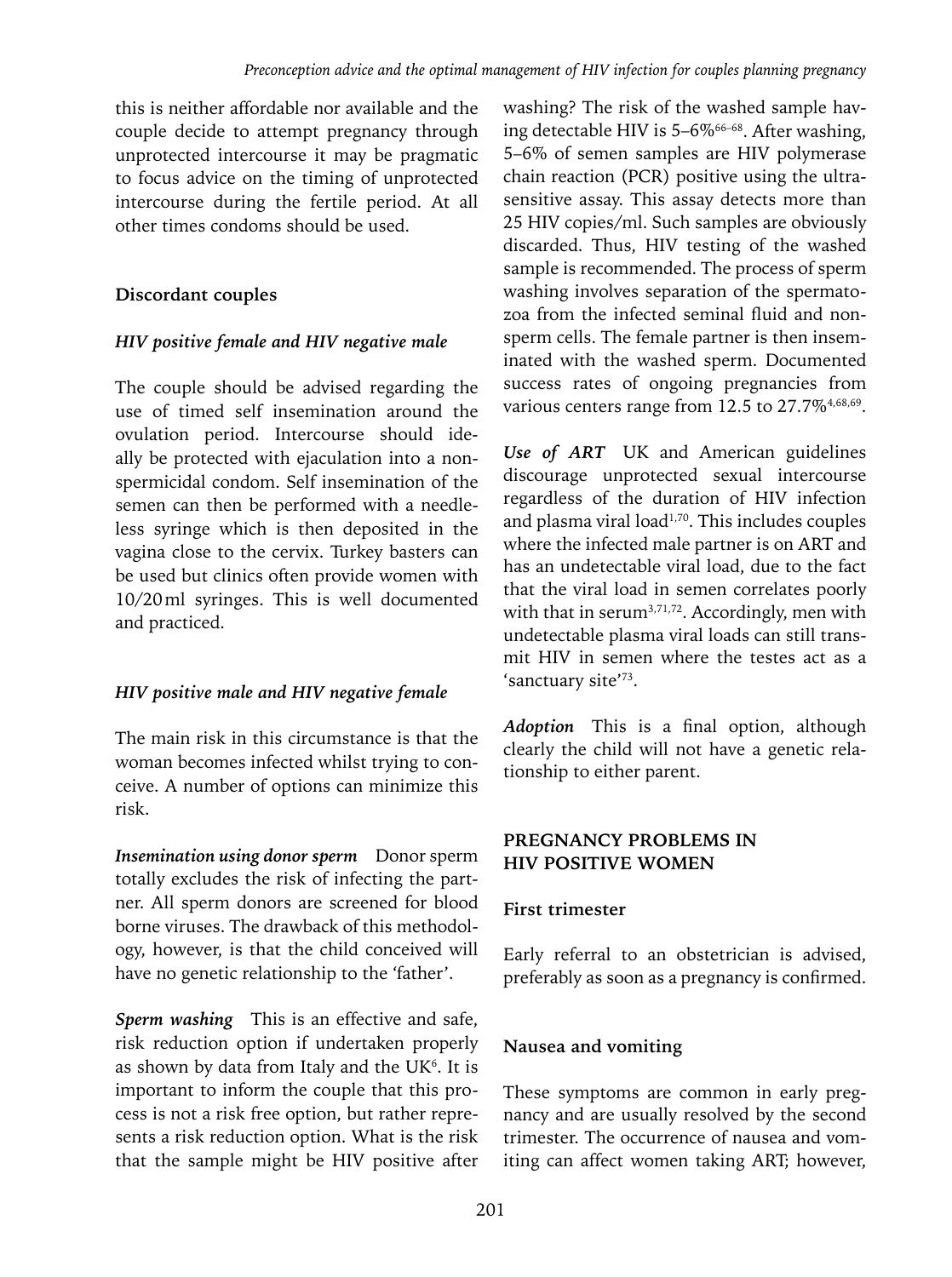patients should be advised to adjust their pill timing if necessary.

In HIV positive women on ART, a diagnosis of hyperemesis should only be made once all organic causes have been ruled out, especially lactic acidosis, hepatitis and pancreatitis, all of which may be complications of ART. Antiemetics that are safe in pregnancy may be used. There are no known interactions between antiemetics and antiretrovirals.

#### **Miscarriage rate**

There is no evidence of an increased risk of miscarriage in HIV positive patients<sup>63,74,75</sup>, although the risk of preterm delivery may be increased with increasing numbers of ART. In certain circumstances, as mentioned above, it may be reasonable to use a single ART. However, even with the possible risks of multiple ART use, the benefits of preventing mother to child transmission outweigh the small risk of miscarriage.

#### **Fetal abnormality**

HIV is not associated with an increased rate of fetal abnormality. To date, two ART are best avoided in pregnancy: didanosine increases the fetal abnormality rate above the expected background risk, and efavirenz has been associated with congenital malformation in macaques. This drug is contraindicated in pregnancy or in women who may wish to conceive.

#### **Preterm delivery**

The risk of preterm delivery is increased with HAART<sup>59</sup>. However, the HIV positive woman presenting with threatened preterm delivery should be managed in the same manner as the HIV negative woman. If preterm rupture of membranes occurs after 34 weeks, delivery should be expedited after an infection screen, paying particular attention to genital infections. Antibiotic coverage is advised.

If there is preterm rupture of membranes at less than 34 weeks, the clinician should balance the risks of fetal prematurity against prolonging the pregnancy. The maternal viral load, HAART and any maternal co-morbidities need to be considered and a multidisciplinary approach is advisable.

#### **Postpartum**

Breastfeeding and the mode of delivery can be discussed during preconceptional counseling and in early pregnancy.

#### **Breastfeeding**

Because breastfeeding is associated with a two-fold increase in the rate of HIV transmission, it is not advised in resource rich countries<sup>58</sup>. Women should be made aware of this possibility at a stage early enough to discuss any concerns. Pharmacological suppression of lactation can be considered postdelivery if necessary.

#### **Mode of delivery**

Elective cesarean section reduces MTCT<sup>58,65</sup>. The final decision on mode of delivery requires a balancing of the risks of maternal complications with benefits. Factors to be considered are the maternal viral load, past obstetric history and use of HAART. Evidence is emerging that viral control and other interventions in the perinatal period may sufficiently reduce risk to enable clinicians to allow vaginal deliveries in some settings where there is optimal control<sup>76,77</sup>.

#### **Fetal blood test**

In the developed world the neonate will be given ART from birth usually for a period of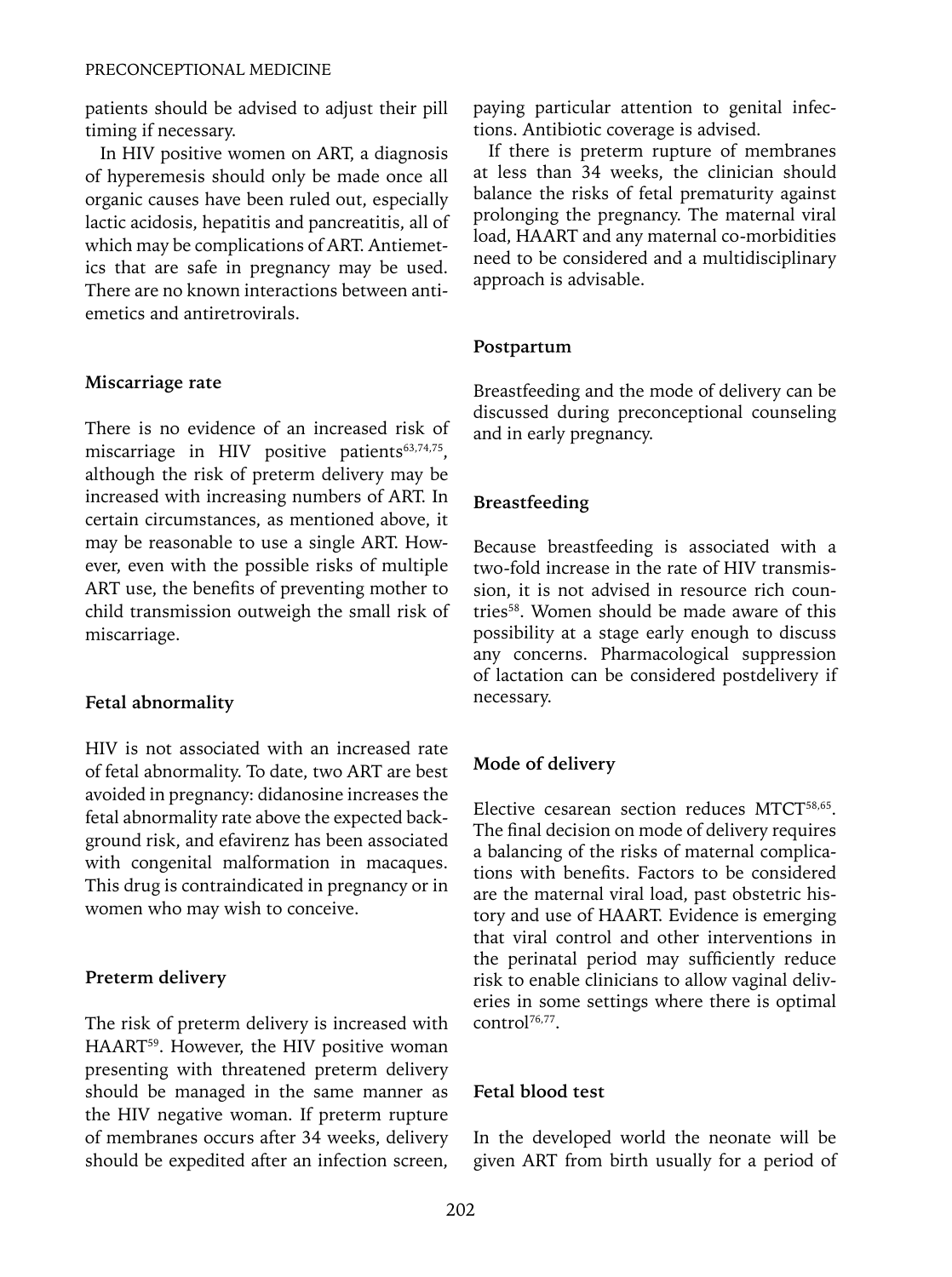1 month<sup>55</sup>. The gold standard test for HIV infection in infancy is an HIV DNA PCR on peripheral blood lymphocytes. The infant is tested at 1 day of life, and 6 and 12 weeks of age. If all tests are negative and the infant is not breastfed, the child is deemed HIV negative. Antibody tests for HIV are only reliable at 18 months because of detectable maternal antibody prior to this age.

# **CONCLUSION**

In the late 1980s and early 1990s HIV was largely untreatable and women were strongly advised not to have children. The development of ART has transformed approaches to care. Patients with HIV can look forward to a much longer and healthier life. They can also consider childbearing with a less than 2% risk of transmission to the child if good preconceptional and antenatal care is provided. The future goal of successful vaccination to prevent primary infection remains elusive but not impossible.

## **References**

- 1. British Association for Sexual Health and HIV. *2007 UK Guidelines for the management of Sexual and Reproductive Health (SRH) of people living with HIV infection*. www.bashh.org/guidelines
- 2. Masmas TN, Jensen H, Silva D, Hoj L, Sandstrom A, Survival among motherless children in rural and urban areas in Guinea-Bissau. *Acta Paediatr* 2004;93:99–9
- 3. Michaels D, Levine C**.** Estimates of the number of motherless youth orphaned by AIDS in the United States**.** *JAMA* 1992;268:3456–61
- 4. Gilling-Smith C. Assisted reproduction in HIVdiscordant couples. *AIDS Reader* 2000;10:581–7
- 5. Williams CD, Finnerty JJ, Newberry YG, *et al*. Reproduction in couples who are affected by human immunodeficiency virus: medical, ethical, and legal considerations. *Am J Obstet Gynecol* 2003;189:333–41
- 6. Gilling-Smith C, Nicopoullos JD, Semprini AE, *et al*. HIV and reproductive care – a review of current practice. *BJOG* 2006;113:869–78
- 7. Stanwood NL, Cohn SE, Heiser JR, *et al*. Contraception and fertility plans in a cohort of HIV-positive women in care. *Contraception* 2007;75:294–8
- 8. Sullivan JL.Prevention of mother to child transmission of HIV – What next? *J Acquir Immune Defic Syndr* 2003;34(Suppl 2):S67–72
- 9. European Collaborative Study. Mother to child transmission of HIV infection in the era of highly active antiretroviral therapy. *Clin Infect Dis* 2005;40:458–65
- 10. Centers for Disease Control. Pneumocystis pneunomia **–** Los Angeles. *Morbid Mortal Wkly Rep* 1981;30:250
- 11. Barre-Sinoussi F, Chermann JC, Rey F, *et al*. Isolation of a T-lymphotropic retrovirus from a patient at risk for AIDS. *Science*  1983;220:868–70
- 12. Piot P, Plummer FA, Mhalu FS, *et al*. AIDS: an international perspective. *Science* 1988;239:573–9
- 13. Royce RA, Seña A, Cates W Jr, Cohen MS**.** Sexual transmission of HIV. *N Engl J Med* 1997;336:1072–8
- 14. Health Protection Agency. *42% of Africans with HIV in the UK are diagnosed late*. www.hpa.org. uk/webw/HPAweb&HPAwebStandard/HPAwe b\_C/1225789252997?p=1204186170287
- 15. Castilla J, Sobrino P, de la Fuente L, Noguer I. Late diagnosis of HIV infection in the era of highly active antiretroviral therapy. *AIDS* 2002;16:1645. www.aidsonline.com
- 16. CDC. *Revised Recommendations for HIV testing of adults, adolescents and pregnant women in health care settings*. http://www.cdc.gov/mmwr/preview/mmwrhtml/rr5514a1.htm?s\_cid=
- 17. Townsend CL, Cliffe S, Tookey PA. Uptake of antenatal HIV testing in the United Kingdom: 2000-2003. *J Public Health* 2006;28:248–52
- 18. WHO*. 1999 HIV in Pregnancy: A Review*. Geneva: WHO, 1999
- 19. UNAIDS/UNFPA/UNIFEM. Women and HIV/ AIDS: Confronting the crisis. 2004. www. unfpa.org/hiv/women/docs/women\_aids.pdf
- 20. UNAIDS/WHO. Women and AIDS: An extract from the AIDS epidemic update December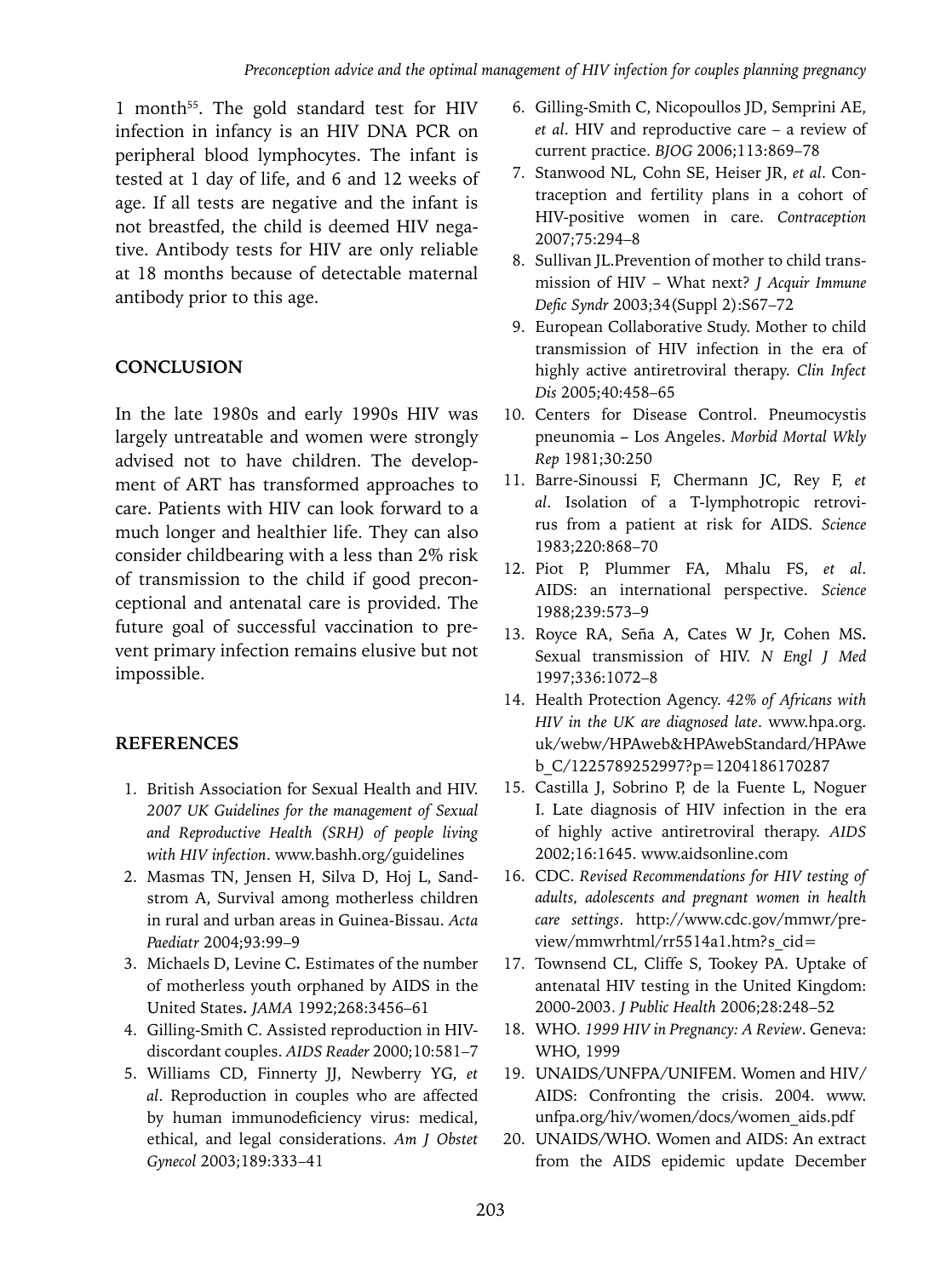2004. 2004. www.data.unaids.org/gcwa/ jc986-epiextract\_en.pdf

- 21. Royce RA, Sena A, Cates W Jr, Cohen MS. Current concepts; sexual transmission of HIV. *N Engl J Med* 1997;336:1072–8
- 22. Chu JH, Gange SJ, Anastos K, *et al*. Hormonal contraceptive use and the effectiveness of highly active antiretroviral therapy. *Am J Epidemiol* 2005;161:881–90.
- 23. Sinei SK, Morrison CS, Sekadde-Kigondu C, Allen M, Kokonya D. Complications of use of intrauterine devices among HIV-1-infected women. *Lancet* 1998;351:1238–41
- 24. WHO. *Selected practice recommendations for contraceptive use*. Geneva: World Health Organization, Department of Reproductive Health and Research, 2004
- 25. Frodsham LC, Boag F, Barton S, *et al*. Human immunodeficiency virus infection and fertility care in the United Kingdom: demand and supply. *Fertil Steril* 2006;85:285–9
- 26. Harlow S, Schuman P, Cohen M, *et al*. Effect of HIV infection on menstrual cycle length. *J Acquir Immune Defic Syndr* 2000;24:68–75
- 27. CEMACH. *Saving Mothers' Lives 2003-2005*. CEMACH December 2007. www.cmace.org.uk
- 28. NHS National Institute for Health and Clinical Excellence. *Maternal and child nutrition*. http:// www.nice.org.uk/nicemedia/pdf/PH011quickrefguide.pdf
- 29. American Academy of Pediatrics and the American College of Obstetricians and Gynecologists. In: Gilstrap L, Oh W, eds. *Guidelines for Perinatal Care*, 5th edn. Washington DC: American Academy of Pediatrics and the American College of Obstetricians and Gynecologists, 2002
- 30. Kramer MS. Energy/protein restriction for high weight-for-height or weight gain during pregnancy. *Cochrane Database Syst Rev* 2000:CD000080
- 31. United States Department of Health and Human Services, Public Health Service, National Institutes of Health National Heart, Lung, and Blood Institute Obesity Education Initiative. *Clinical Guidelines on the Identification, Evaluation, and Treatment of Overweight and Obesity in Adults*: The Evidence Report. Bethesda, MD: The Department, 1998. NIH Publication NO. 98-4083
- 32. Royal College of Obstetricians and Gynaecologists. *RCOG Statement No 5*. March 2006. www. rcog.org.uk/files/rcog-corp/uploaded-files/ RCOGStatement5AlcoholPregnancy2006.pdf
- 33. Stratton K, Howe C, Battaglia FC, eds, Committee to Study Fetal Alcohol Syndrome. Institute of Medicine. *Fetal Alcohol Syndrome: Diagnosis, epidemiology, prevention, and treatment*. Washington, DC: National Academies Press, 1996.
- 34. American College of Obstetricians and Gynecologists. Substance abuse in pregnancy.Technical Bulletin No. 195, July 1994 (replaces No. 96, September 1986). *Int J Gynaecol Obstet* 1994;47:73–80
- 35. Aceijas C, Stimson GV, Hickman M, Rhodes T, on behalf of the United Nations Reference Group on HIV/AIDS Prevention and Care among IDU in Developing and Transitional Countries. Global overview of injecting drug use and HIV infection among injecting drug users. *AIDS* 2004;18:2295–303
- 36. Klinkenberg WD, Sacks S. Mental disorders and drug abuse in persons living with HIV/ AIDS. *AIDS Care* 2004;16:22–42
- 37. Luft BJ, Remington JS. Toxoplasmic encephalitis in AIDS. *Clin Infect Dis* 1992;15:211–22
- 38. Health Protection Agency. *Mapping the Issues; HIV and other Sexually Transmitted Infections in the United Kingdom*. 2005. www.hpa.org.uk/hpa/ publications/hiv\_sti\_2005/default.htm
- 39. Health Protection Agency. *HPA Annual Report: A Complex Picture :HIV and other Sexually Transmitted Infections in the United Kingdom.* 2006. www. hpa.org.uk/publications/2006/hiv\_sti\_2006/ pdf/a\_complex\_Picture\_2006\_last.pdf
- 40. Centers for Disease Control and Prevention. Control and prevention of rubella: evaluation and management of suspected outbreaks, rubella in pregnant women, and surveillance for congenital rubella syndrome. *MMWR* 2001;50 (RR12)
- 41. American College of Obstetricians and Gynecologists. Rubella vaccination. Committee opinion no. 281, December 2002. *Int J Gynaecol Obstet* 2003;81:241.
- 42. Johnson AM. Heterosexual transmission of human immunodeficiency virus. *Br Med J* 1988;296:1017–20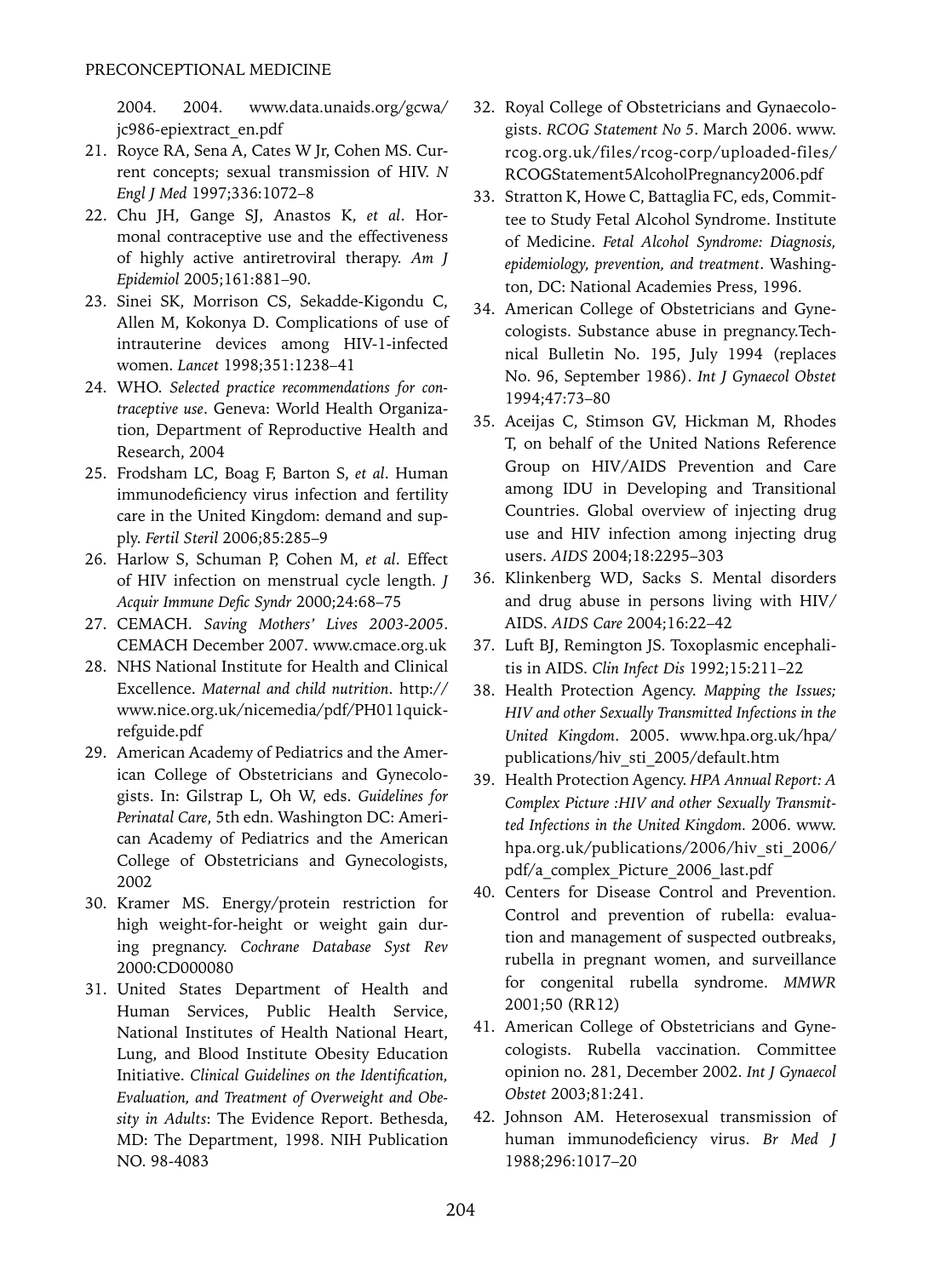- 43. Kapetanovic S, Christensen S, Karim R. Correlates of perinatal depression in HIV-infected women. *AIDS Patient Care STDS* 2009;23:101–8
- 44. Dulioust E, Du A, Costagliola D, *et al*. Semen alterations in HIV-1 infected men. *Hum Reprod* 2002;17:2112–8
- 45. Nicopoullos JD, Almeida PA, Ramsay JW, Gilling-Smith C. The effect of human immunodeficiency virus on sperm parameters and the outcome of intrauterine insemination following sperm washing. *Hum Reprod* 2004;19:2289–97
- 46. Crittenden JA, Handelsman DJ, Stewart GJ. Semen analysis in human immunodeficiency virus infection. *Fertil Steril* 1992;57:1294–9
- 47. Saracco A, Musicco M, Nicolosi A, *et al*. For the Italian partner study. Man to woman sexual transmission of HIV: a longitudinal study of 343 steady partners of infected men. *J Acquir Immune Defic Syndr* 1993;6:497–502
- 48. Mastro T, De Vincenzi I. Probabilities of sexual HIV transmission. *AIDS* 1996;10(Suppl A):575–82
- 49. Aaron EZ, Criniti SM. Preconception health care for HIV infected women. *Top HIV Med* 2007;15:137–41
- 50. Golombok S, Harding R, Sheldon J. An evaluation of a thicker versus a standard condom with gay men. *AIDS* 2001;15:267–9
- 51. WHO*. HIV in Pregnancy: A Review.* Geneva: WHO, 1999
- 52. Hocke C, Morlat P, Chene G, *et al* and the Groupe d'épidémiologie clinique du SIDA en Aquitaine. Prospective cohort study of the effect of pregnancy in the progression of human immunodeficiency virus infection. *Obstet Gynecol* 1995;86:886–91
- 53. Brettle RP, Raab GM, Ross A, *et al*. HIV infection in women: immunological markers and the influence of pregnancy. *AIDS* 1995;9:1177–84
- 54. Bessinger R, Clark R, Kissinger P, *et al*. Pregnancy is not associated with the progression of HIV disease in women attending an HIV outpatient program. *Am J Epidemiol* 1998;147:434–40
- 55. WHO. *Safe and Effective: Use of Antiretroviral treatments in Adults with Particular Reference to Resource Limited settings*. 2001. http://apps.who. int/medicinedocs/en/d/Jh2949e/
- 56. British HIV Association guidelines for the treatment of HIV – 1 – infected adults with antiretroviral therapy 2008. *HIV Med* 2008;9:563–608
- 57. Hammer SM, Eron JJ, Reiss P, *et al*. Antiretroviral treatment of adult HIV infection. 2008 Recommendations of the International AIDS Society – USA Panel. *JAMA* 2008;300:555–70
- 58. British Medical Association and the Royal Pharmaceutical Society of Great Britain. *British National Formulary No 57.* March 2009
- 59. de Ruiter A, Mercey D, Anderson J, *et al*. British HIV Association and Children's HIV Association guidelines for the management of HIV infection in pregnant women 2008. *HIV Med*  2008;9:452–502
- 60. Perinatal HIV Guidelines working group. Public Health Service Task Force *Recommendations for Use of Antiretroviral Drugs in Pregnant HIV-Infected Women for Maternal Health and Interventions to Reduce Perinatal Transmission in the United States*. April 29 2009:1–90. Available at http:// aidsinfo.nih.gov/contentfiles/PerinatalGL.pdf
- 61. WHO. *Antiretroviral drugs for treating pregnant women and preventing HIV infection in infants: towards universal access. Recommendations for a public health approach.* 2010 version. http:// www.who.int/hiv/pub/mtct/antiretroviral/en/ index.html
- 62. Royal College of Obstetricians and Gynaecologists. *Management of HIV in pregnancy*. Guideline No. 39. London: RCOG, 2004
- 63. Coll O, Fiore S, Floridia M, *et al*. Pregnancy and HIV infection: a European consensus on management. *AIDS* 2002;16(Suppl 2):S1–18
- 64. European Collaborative Study. Mother to child transmission of HIV infection in the era of highly active antiretroviral therapy. *Clin Infect Dis* 2005;40:458–65
- 65. The International Perinatal HIV group. Mode of delivery and vertical transmission of HIV-1: A meta-analysis from 15 prospective cohort studies. *N Engl J Med* 1999;340:977–87
- 66. Gilling-Smith C, Almeida P. HIV, Hepatitis B and Hepatitis C and infertility: Reducing risk. Educational Bulletin sponsored by the Practise and Policy Committee of the BSF. *Hum Fertil* 2003;6:106–12
- 67. Marina S, Marina F, Alcolea A, *et al*. Human immunodeficiency virus type 1 sero discordant couples can bear healthy children after undergoing intrauterine insemination. *Fertil Steril* 1998;70:35–9